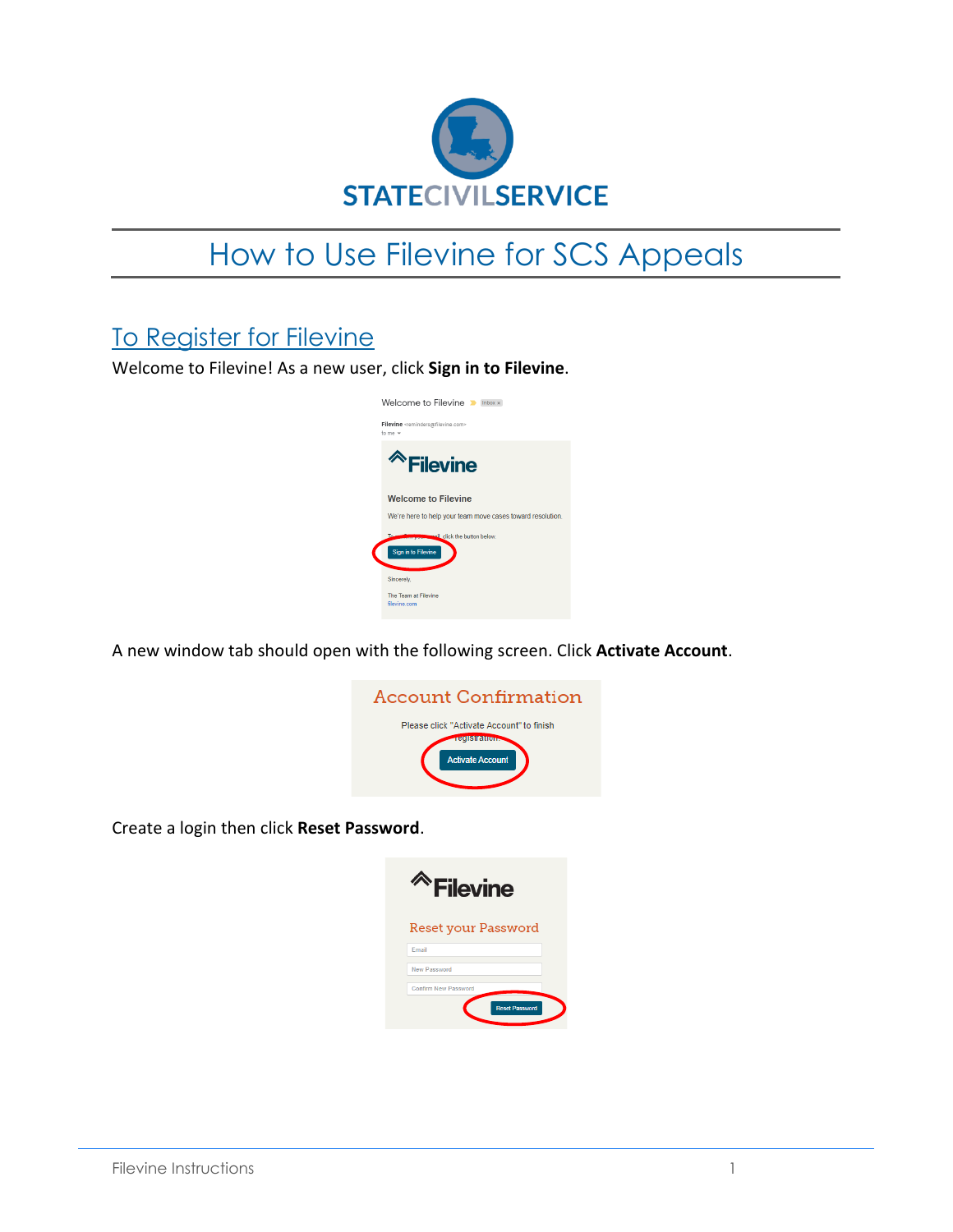This screen will follow. Click **Sign In**.



You will be brought back to the Sign In screen. Enter your new credentials, then click **Sign In** again. You will be brought to your **Feed** page, which will show you any notes or tasks that have been assigned to you through all of Filevine for any and all cases you are party to with Appeals.



Before you begin, go the Menu and click **Setup**.



Next, click **Notifications**.



Under the **Immediate** tab, we recommend selecting all. The **Daily** and **Configure Notification Methods** tabs can be completed however you feel appropriate.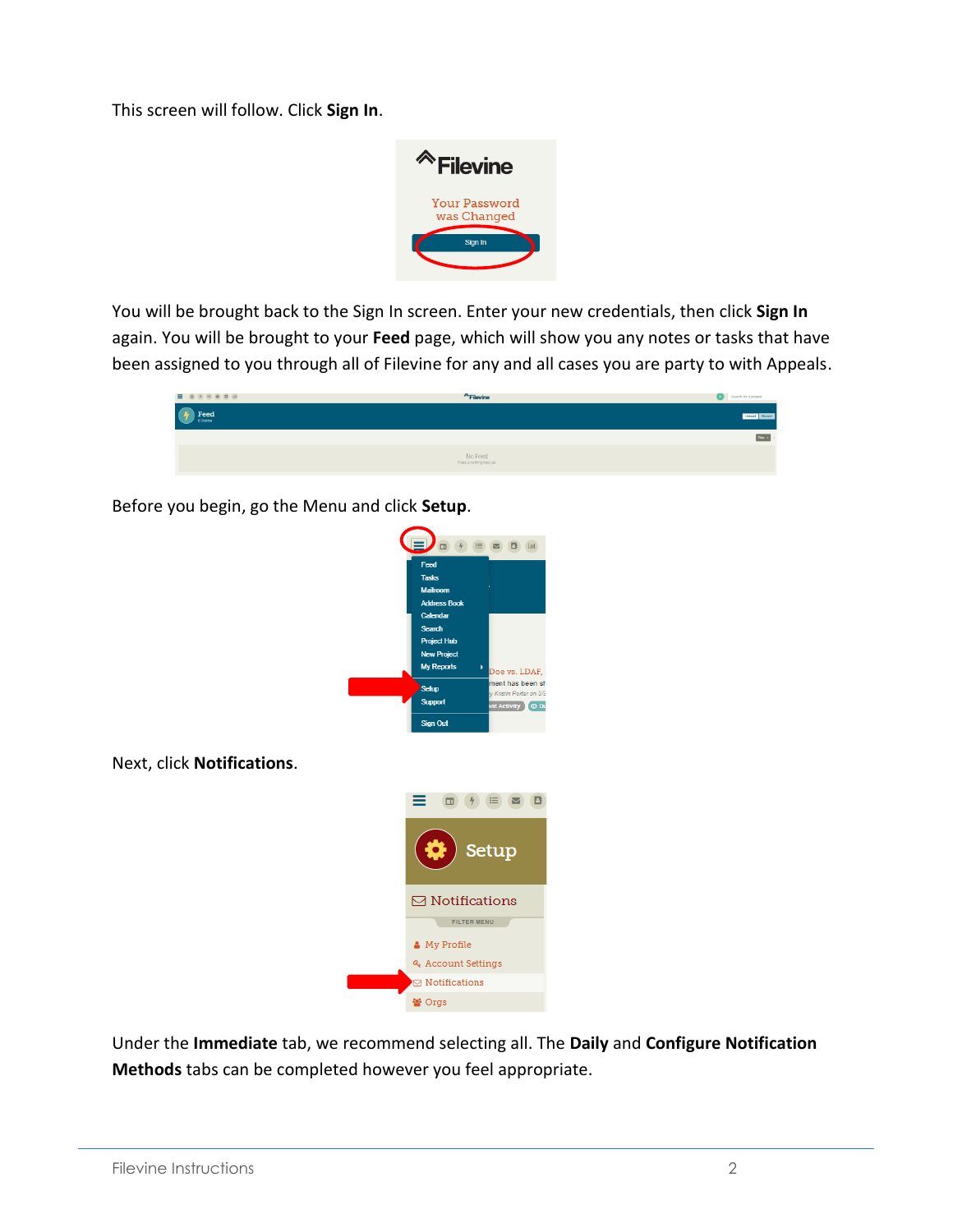| <b>@</b> Immediate      | <b>fff</b> Daily  | <b>25</b> Configure Notification Methods                 |
|-------------------------|-------------------|----------------------------------------------------------|
|                         |                   | Notify me immediately of                                 |
| ⊽                       | <b>Select All</b> |                                                          |
| ⊽                       |                   | Each task that gets assigned to me                       |
| ▽                       |                   | Each task that gets assigned to me for projects I follow |
| ᢦ                       |                   | Each incoming text to Mailroom                           |
| ᢦ                       |                   | Each incoming text to projects that I follow             |
| ᢦ                       |                   | Role-based taskflow notifications                        |
| ▽                       |                   | Each incoming fax to Mailroom                            |
| ▽                       |                   | Each incoming fax to projects that I follow              |
| ▽                       |                   | Each note where I am mentioned                           |
| ☞                       |                   | Each note that I am mentioned on for projects I follow   |
| $\overline{\mathbf{v}}$ |                   | Each time I am made a follower on a project              |
| ▽                       |                   | Phase changed on a project I follow                      |
| ▽                       |                   | Each failed fax on projects I follow                     |
| $\overline{\mathbf{v}}$ |                   | Each failed fax sent by me                               |
| v                       |                   | A Report Fusion I generated has completed                |

Once this is completed, go back to your **Feed** page. If there is nothing in your **Feed**, you can start typing the caption of the appeal in the **Search** box and it will appear as below:



Click on the appeal. This will bring you to the **Activity** page for this particular appeal.



This is where you will see any notes and tasks in which you are tagged. You can also enter notes here, which we encourage you to do when uploading documents (more on this later).

Next, access the **Documents** section.

| $\overline{u}$                            | John Doe vs. LDAF, Docket# 18802                                   |                                                         |                             |
|-------------------------------------------|--------------------------------------------------------------------|---------------------------------------------------------|-----------------------------|
| <b>El Documents</b><br><b>FILTER MENU</b> | Filter docs                                                        | Im Most Recent   12 Name<br>Q Search Deeper<br>$\times$ |                             |
| $\circ$ Activity                          | Louisiana State Civil Service > John Doe vs. LDAF, Docket# 18802 - |                                                         | $\mathbb{B}$ $\mathbb{L}$ 0 |
| + Appeal<br><b>E Documents</b>            |                                                                    |                                                         |                             |
|                                           |                                                                    | This folder is empty                                    |                             |
|                                           |                                                                    | Drop files here to add them                             |                             |

Here, you will be able to upload documents, pleadings, etc. for the Referee's review, as well as view documents that are shared with you.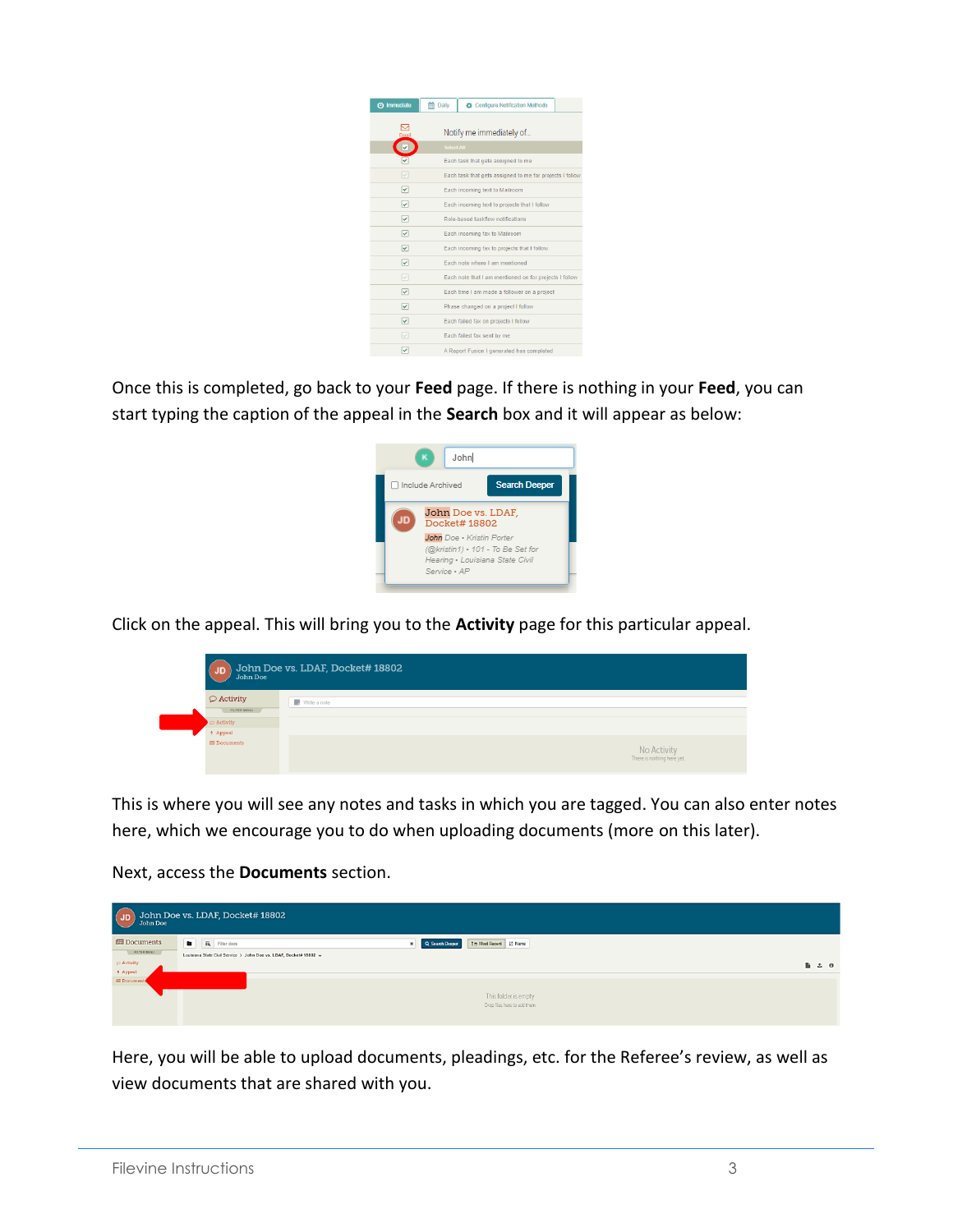## TO UPLOAD A DOCUMENT:

Drag files from your computer drive to the folder, OR

Click the **Upload files** button on the far right-hand side.



The following pop-up will appear. Click **Add Files** and select the appropriate files you wish to upload. Then, click **Close**.

|                                                                    | Upload                                              |                             |  |
|--------------------------------------------------------------------|-----------------------------------------------------|-----------------------------|--|
|                                                                    | Upload Location<br>John Doe vs. LDAF, Docket# 18802 |                             |  |
|                                                                    | <b>主 Add Files</b><br>Drop files here               |                             |  |
|                                                                    | -----------                                         | Close                       |  |
| п.<br>Eq. Filter docs<br>$\mathbf{x}$                              | ↑ Most Recent   ↓ Name<br>Q Search Deeper           |                             |  |
| Louisiana State Civil Service > John Doe vs. LDAF, Docket# 18802 + |                                                     | $\mathbf{h}$ $\mathbf{L}$ 0 |  |
| Capture PNG                                                        |                                                     | me (33.61 KB) Mar 31, 2022  |  |

After the document uploads and appears in the **Documents** folder, click on the banner containing the document name.

Click the **Document Options** button and select **Note This**.